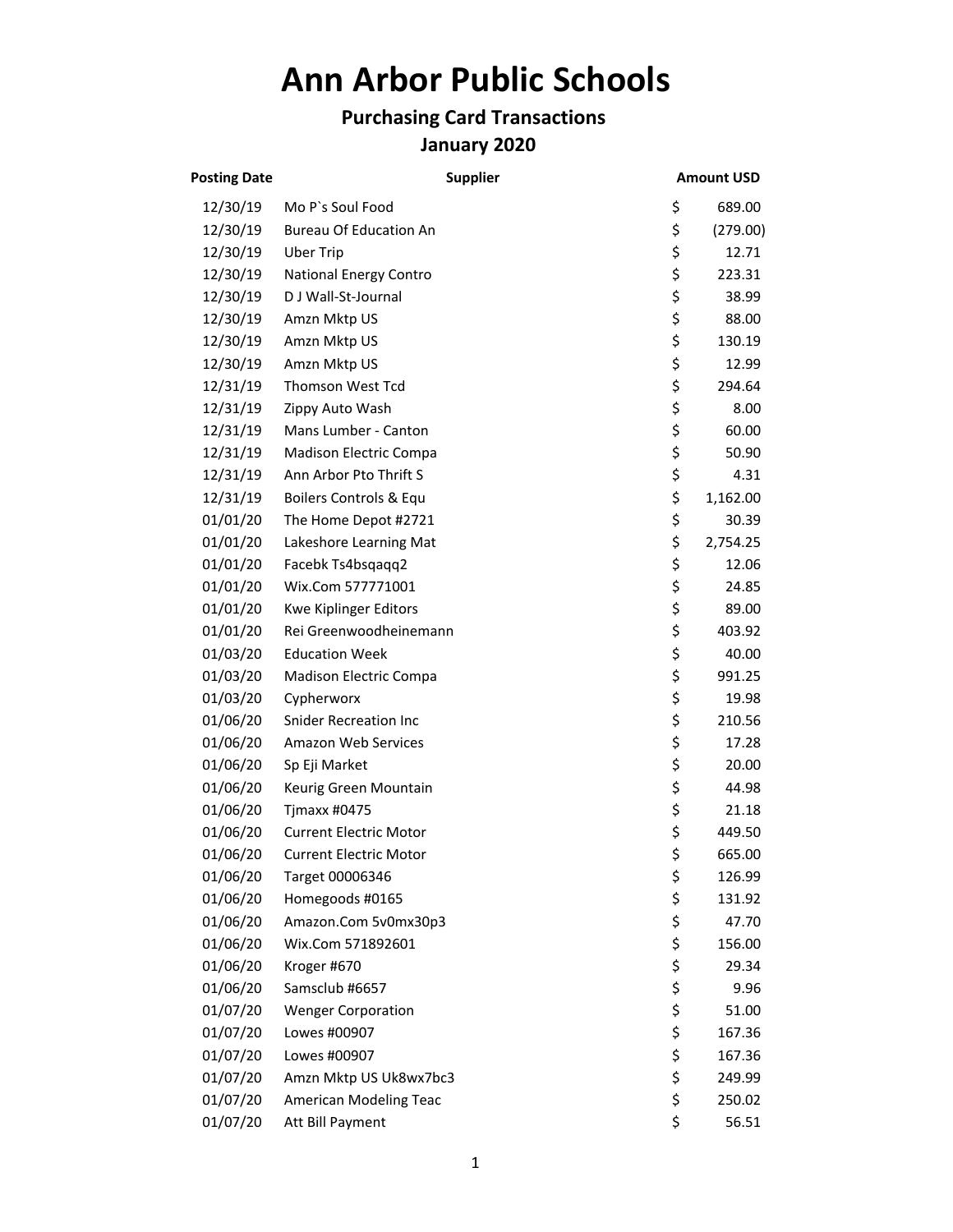| 01/07/20 | Panera Bread #600874 P        | \$<br>(3.18)   |
|----------|-------------------------------|----------------|
| 01/07/20 | Int In American Scree         | \$<br>643.81   |
| 01/07/20 | Amazon.Com H41x57kd3          | \$<br>52.70    |
| 01/07/20 | Leading Equity Llc            | \$<br>39.00    |
| 01/07/20 | Leading Equity Llc            | \$<br>79.00    |
| 01/07/20 | American Assoc Of Scho        | \$<br>860.00   |
| 01/07/20 | Parkwhiz, Inc.                | \$<br>22.00    |
| 01/07/20 | <b>Fevotix Detroit Piston</b> | \$<br>93.20    |
| 01/07/20 | Reach 2020 Whole              | \$<br>2,175.00 |
| 01/07/20 | Music Together Llc            | \$<br>90.00    |
| 01/07/20 | Flinn Scientific Inc          | \$<br>92.15    |
| 01/07/20 | Comcast                       | \$<br>205.38   |
| 01/07/20 | <b>Uline Ship Supplies</b>    | \$<br>740.45   |
| 01/07/20 | Gci Woodwind                  | \$<br>25.00    |
| 01/08/20 | Nceca                         | \$<br>258.00   |
| 01/08/20 | Officemax/Officedept#6        | \$<br>69.50    |
| 01/08/20 | Aldi 67052                    | \$<br>20.31    |
| 01/08/20 | Canva 02562-14097073          | \$<br>1.00     |
| 01/08/20 | Amazon.Com                    | \$<br>32.14    |
| 01/08/20 | Amazon.Com                    | \$<br>32.14    |
| 01/08/20 | Amazon.Com                    | \$<br>32.14    |
| 01/08/20 | Amazon.Com                    | \$<br>32.14    |
| 01/08/20 | Amazon.Com                    | \$<br>32.14    |
| 01/08/20 | Amazon.Com                    | \$<br>32.14    |
| 01/08/20 | Grammarly                     | \$<br>139.95   |
| 01/08/20 | Amazon.Com                    | \$<br>392.82   |
| 01/08/20 |                               | \$             |
|          | Sp Theringlightstore          | \$<br>165.00   |
| 01/08/20 | Lakeshore Learning Mat        | 65.53          |
| 01/08/20 | Usps Po 2583800176            | \$<br>32.35    |
| 01/08/20 | Yourmember-Careers            | \$<br>409.00   |
| 01/08/20 | <b>Editorial Projects In</b>  | \$<br>495.00   |
| 01/08/20 | Amzn Mktp US 777ur13o3        | \$<br>12.72    |
| 01/08/20 | Amazon.Com Fd0uk7f43          | \$<br>22.43    |
| 01/08/20 | <b>Really Good</b>            | \$<br>103.17   |
| 01/08/20 | Panera Bread #600874          | \$<br>72.14    |
| 01/08/20 | Target 00006346               | \$<br>119.33   |
| 01/08/20 | Interfaith Marketplace        | \$<br>20.45    |
| 01/08/20 | Grainger                      | \$<br>40.64    |
| 01/08/20 | Henderson_ann Arbor           | \$<br>19.50    |
| 01/08/20 | Michaels Stores 2108          | \$<br>513.95   |
| 01/08/20 | Amazon.Com Cx8pb5hs3          | \$<br>32.14    |
| 01/08/20 | Amzn Mktp US G92aq87u3        | \$<br>250.46   |
| 01/08/20 | Amazon.Com Pz5m93at3          | \$<br>85.50    |
| 01/09/20 | <b>Ntlrest Servsafe</b>       | \$<br>596.66   |
| 01/09/20 | Meijer #027                   | \$<br>1,286.38 |
| 01/09/20 | Officemax/Officedept#6        | \$<br>(15.99)  |
| 01/09/20 | Officemax/Officedept#6        | \$<br>15.99    |
| 01/09/20 | Officemax/Officedept#6        | \$<br>23.19    |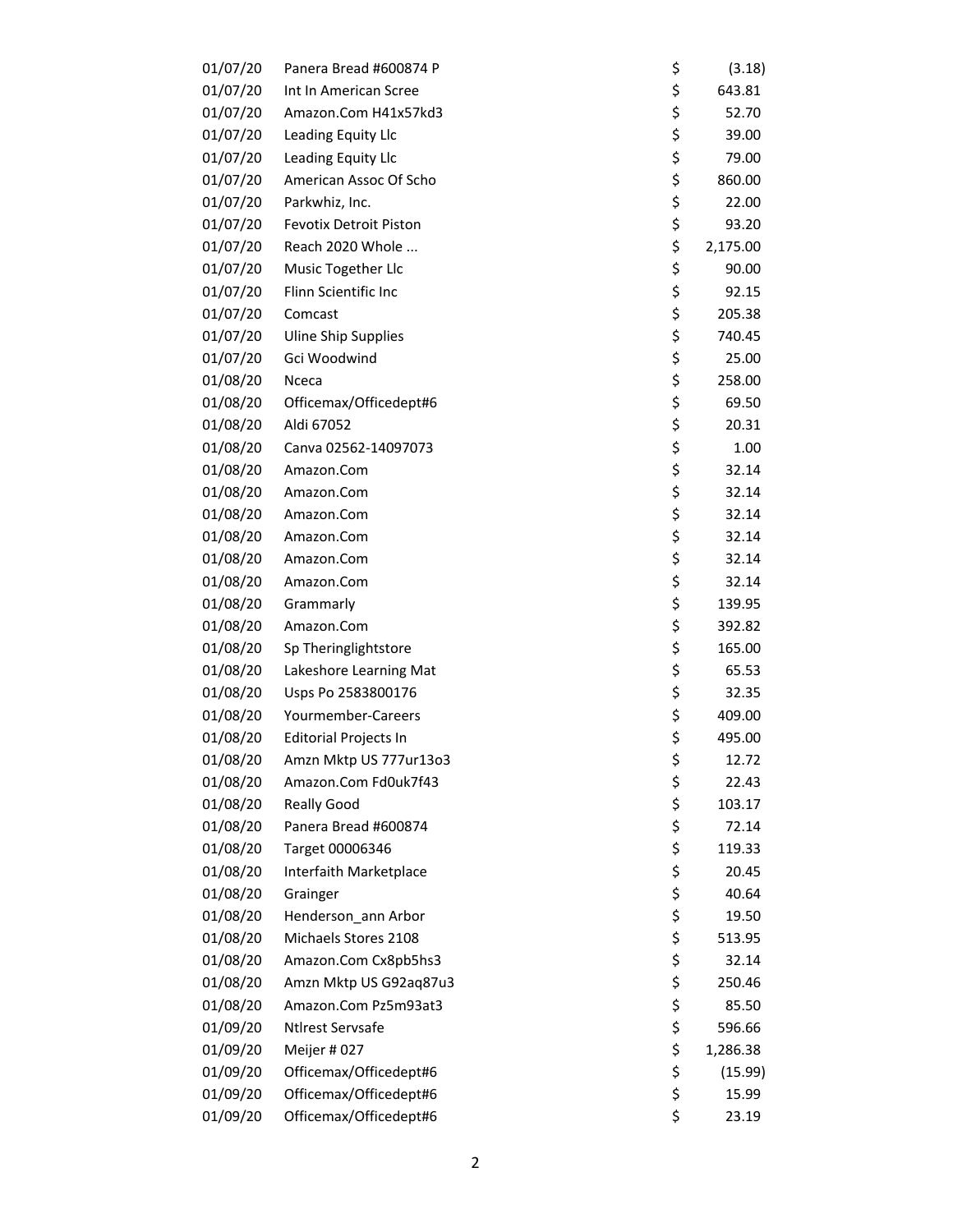| 01/09/20             | Officemax/Officedept#6              | \$<br>24.52         |
|----------------------|-------------------------------------|---------------------|
| 01/09/20             | Guitar Center #335                  | \$<br>843.45        |
| 01/09/20             | The Home Depot #2721                | \$<br>38.38         |
| 01/09/20             | Meijer # 064                        | \$<br>541.88        |
| 01/09/20             | Meijer # 064                        | \$<br>1,333.14      |
| 01/09/20             | Creativemarket.Com                  | \$<br>20.00         |
| 01/09/20             | Canva 02563-10140201                | \$<br>26.00         |
| 01/09/20             | B&h Photo 800-606-696               | \$<br>15.95         |
| 01/09/20             | Amzn Mktp US 866or49w3              | \$<br>29.78         |
| 01/09/20             | Ssi School Specialty                | \$<br>140.70        |
| 01/09/20             | Wpy Wep Wpy Ticketbud               | \$<br>401.84        |
| 01/09/20             | Math Assoc America                  | \$<br>591.00        |
| 01/09/20             | <b>Rr Donnelley</b>                 | \$<br>735.88        |
| 01/09/20             | Amzn Mktp US C988e5r63              | \$<br>105.48        |
| 01/09/20             | Rps Ann Arbor-4th&wqps              | \$<br>3.60          |
| 01/09/20             | Lowes #01750                        | \$<br>6.98          |
| 01/09/20             | Little Caesars 0007 00              | \$<br>30.25         |
| 01/09/20             | Amzn Mktp US Vk96c5bv3              | \$<br>39.49         |
| 01/09/20             | Amazon.Com Lb3bo2653                | \$<br>202.15        |
| 01/09/20             | Madison Electric Compa              | \$<br>90.12         |
| 01/09/20             | Madison Electric Compa              | \$<br>102.99        |
| 01/09/20             | Amzn Mktp US Vp0ec6a53              | \$<br>26.79         |
| 01/09/20             | Delta 00624137673961                | \$<br>474.80        |
| 01/09/20             | Amzn Mktp US 9110883f3              | \$<br>52.88         |
| 01/09/20             | Grainger                            | \$<br>50.89         |
| 01/09/20             | Amzn Mktp US P95if3tn3              | \$<br>79.82         |
| 01/09/20             | City Of Ann Arbor                   | \$<br>5,693.80      |
| 01/09/20             | City Of Ann Arbor                   | \$<br>31,465.00     |
| 01/09/20             | City Of Ann Arbor                   | \$<br>70,481.00     |
| 01/09/20             | Amazon.Com D65ni02r3                | \$<br>53.55         |
| 01/09/20             | Amzn Mktp US Ra2j87oj3              | \$<br>64.98         |
| 01/09/20             | Ahmos - Dexter Inc                  | \$<br>98.68         |
| 01/10/20             | Officemax/Officedept#6              | \$<br>42.04         |
| 01/10/20             | Officemax/Officedept#6              | \$<br>137.99        |
| 01/10/20             | Office Depot #5910                  | \$<br>6.39          |
| 01/10/20             | Officemax/Officedept#6              | \$<br>9.58          |
|                      |                                     | \$                  |
| 01/10/20<br>01/10/20 | Officemax/Depot 6869<br>Meijer #173 | 25.99               |
|                      |                                     | \$<br>6.99<br>21.73 |
| 01/10/20             | Meijer #173                         | \$                  |
| 01/10/20             | Officemax/Officedept#6              | \$<br>39.27         |
| 01/10/20             | Officemax/Officedept#6              | \$<br>89.94         |
| 01/10/20             | Officemax/Officedept#6              | \$<br>276.13        |
| 01/10/20             | Wholefds Crb 10315                  | \$<br>36.21         |
| 01/10/20             | Robert Half Intl                    | \$<br>16,484.34     |
| 01/10/20             | Amazon.Com 605xe8am3                | \$<br>147.47        |
| 01/10/20             | Dnh Godaddy.Com                     | \$<br>590.10        |
| 01/10/20             | Panera Bread #600874                | \$<br>22.90         |
| 01/10/20             | Linkedin-522 6713264                | \$<br>534.34        |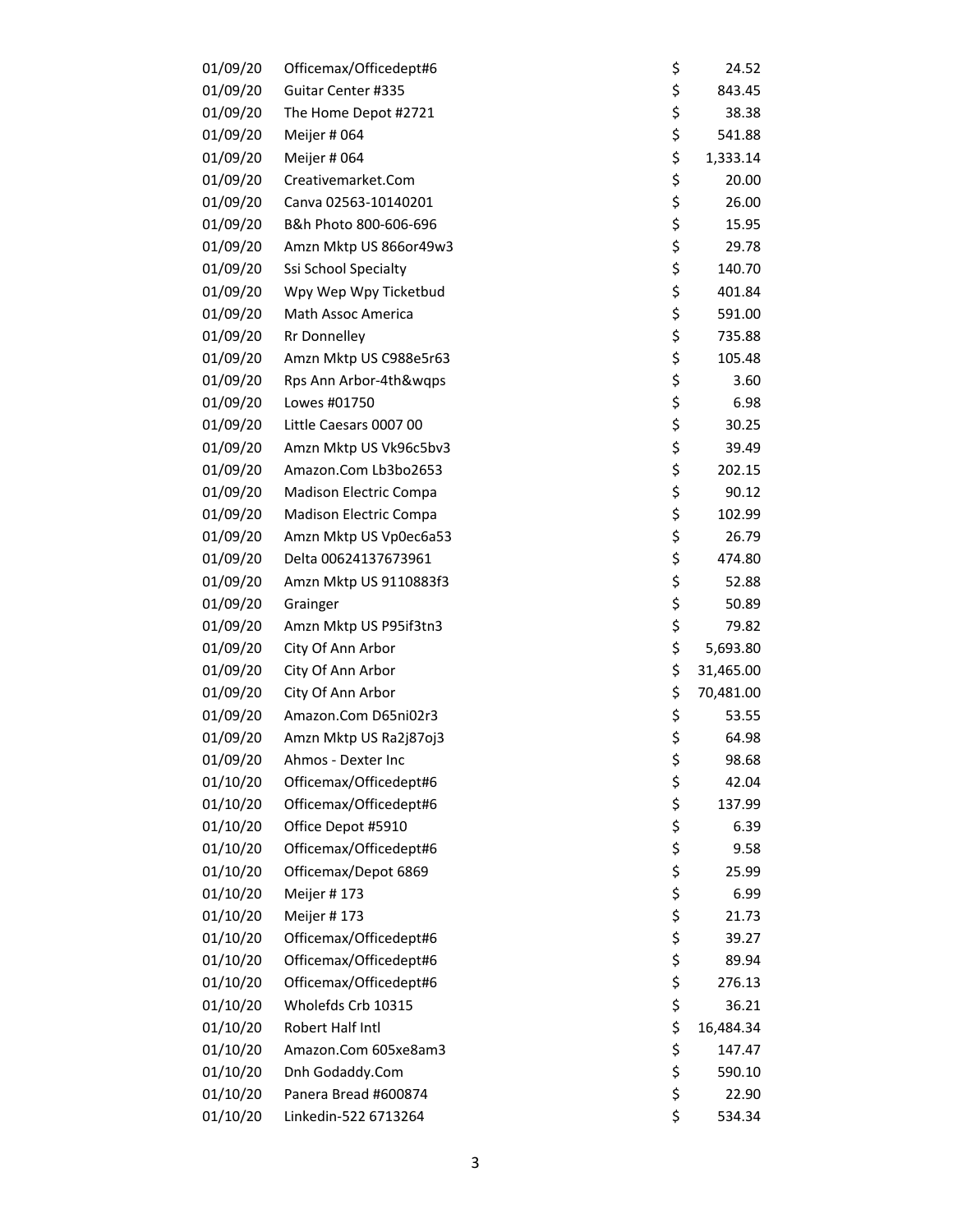| 01/10/20 | Dr. Herbert L. Malin          | \$<br>750.00   |
|----------|-------------------------------|----------------|
| 01/10/20 | Math Assoc America            | \$<br>132.00   |
| 01/10/20 | Mans Lumber - Canton          | \$<br>39.56    |
| 01/10/20 | Delta 00624132445576          | \$<br>616.60   |
| 01/10/20 | Usps Po 2502800106            | \$<br>7.85     |
| 01/10/20 | Amazon.Com Xe8cd1t53          | \$<br>85.92    |
| 01/10/20 | Scs Industries Llc            | \$<br>188.50   |
| 01/10/20 | Mfasco Health & Safety        | \$<br>88.50    |
| 01/10/20 | <b>McNaughton McKay Elect</b> | \$<br>33.26    |
| 01/10/20 | Madison Electric Compa        | \$<br>149.92   |
| 01/10/20 | Sp Pencils.Com                | \$<br>348.48   |
| 01/10/20 | Amazon.Com Al92p2823          | \$<br>191.94   |
| 01/10/20 | Delta 00624137197552          | \$<br>896.80   |
| 01/10/20 | Amzn Mktp US Zf40q23r3        | \$<br>5.25     |
| 01/10/20 | Grainger                      | \$<br>44.59    |
| 01/10/20 | <b>Dbc Blick Art Material</b> | \$<br>58.67    |
| 01/10/20 | Amazon.Com On1kq0733          | \$<br>33.84    |
| 01/13/20 | <b>United Nations Interna</b> | \$<br>1,295.00 |
| 01/13/20 | Officemax/Officedept#6        | \$<br>27.90    |
| 01/13/20 | Otc Brands Inc                | \$<br>52.90    |
| 01/13/20 | Office Depot #5910            | \$<br>11.99    |
| 01/13/20 | Int Baccalaureate Org         | \$<br>744.00   |
| 01/13/20 | Int Baccalaureate Org         | \$<br>744.00   |
| 01/13/20 | Amzn Mktp US Uv98t8453        | \$<br>97.75    |
| 01/13/20 | Int In A One Networks         | \$<br>5,013.26 |
| 01/13/20 | Officemax/Officedept#6        | \$<br>36.98    |
| 01/13/20 | United 01624897238226         | \$<br>189.80   |
| 01/13/20 | Collegeboard Workshop         | \$<br>380.00   |
| 01/13/20 | <b>Travel Guard Group Inc</b> | \$<br>14.00    |
| 01/13/20 | Tst New York Pizza De         | \$<br>151.00   |
| 01/13/20 | United 01624897136284         | \$<br>189.80   |
| 01/13/20 | Southwes 5262158997399        | \$<br>190.96   |
| 01/13/20 | Southwes 5262158997399        | \$<br>(190.96) |
| 01/13/20 | Collegeboard Workshop         | \$<br>455.00   |
| 01/13/20 | Jimmy Johns # 90028 -         | \$<br>6.04     |
| 01/13/20 | Jimmy Johns # 90028 -         | \$<br>42.36    |
| 01/13/20 | Jimmy Johns # 90028 -         | \$<br>81.75    |
| 01/13/20 | National Insitute Of G        | \$<br>280.00   |
| 01/13/20 | Madison Electric Compa        | \$<br>30.03    |
| 01/13/20 | Officemax/Officedept#6        | \$<br>34.22    |
| 01/13/20 | Amazon.Com Lv1g27xs3          | \$<br>34.67    |
| 01/13/20 | Amzn Mktp US 6a74c8mk3        | \$<br>74.00    |
| 01/13/20 | <b>Current Electric Motor</b> | \$<br>720.00   |
| 01/13/20 | A-1 Rental                    | \$<br>156.40   |
| 01/13/20 | Paypal Michiganrea            | \$<br>35.00    |
| 01/13/20 | <b>Act Usta Teamtns</b>       | \$<br>20.00    |
| 01/13/20 | Dbc Blick Art Material        | \$<br>105.30   |
| 01/13/20 | 1-800-Flowers.Com,inc.        | \$<br>105.97   |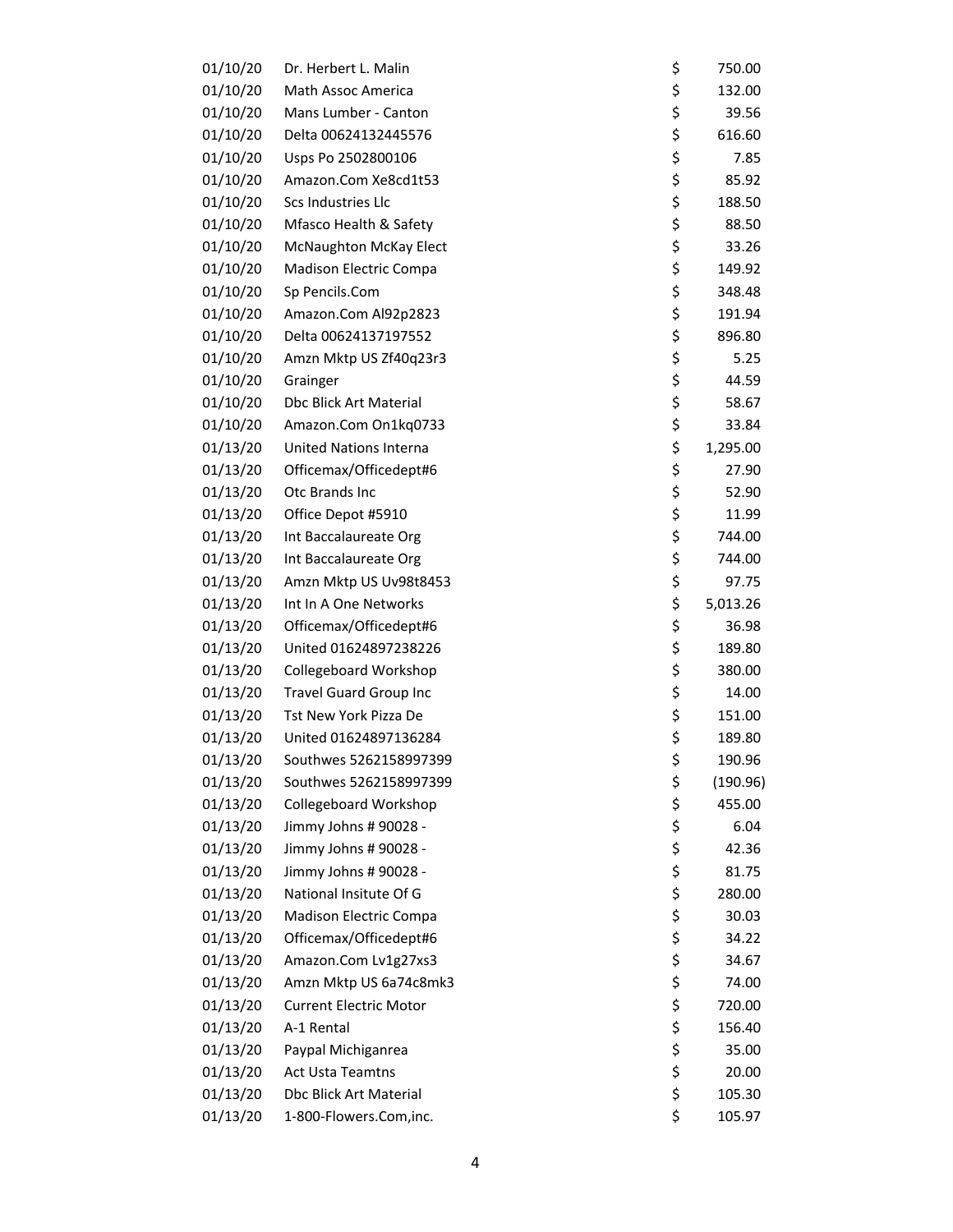| 01/13/20             | Att Bill Payment                                 | \$       | 231.17         |
|----------------------|--------------------------------------------------|----------|----------------|
| 01/13/20             | Marriott Ann Arbor                               | \$       | 1,467.00       |
| 01/13/20             | Officemax/Officedept#6                           | \$       | 29.78          |
| 01/13/20             | Officemax/Officedept#6                           | \$       | 7.35           |
| 01/13/20             | Amzn Mktp US T86Id0co3                           | \$       | 33.60          |
| 01/13/20             | Amzn Mktp US Tv4eb5jn3                           | \$       | 33.60          |
| 01/13/20             | Amzn Mktp US 841e68oj3                           | \$       | 67.80          |
| 01/13/20             | Amazon.Com K36w89933                             | \$       | 308.22         |
| 01/13/20             | Amzn Mktp US 5o2rn73z3                           | \$       | 67.96          |
| 01/13/20             | Joann Stores #2004                               | \$       | 9.29           |
| 01/13/20             | Amazon.Com Bt31b8bx3                             | \$       | 76.10          |
| 01/13/20             | Amazon.Com Zn7eu0813                             | \$       | 76.10          |
| 01/14/20             | Ibt Iis Fingerprint Co                           | \$       | (63.00)        |
| 01/14/20             | Ann Arbor Symphony O                             | \$       | 1,500.00       |
| 01/14/20             | Cottage Inn Pizza - An                           | \$       | 48.19          |
| 01/14/20             | Inthinking, SI                                   | \$       | 276.04         |
| 01/14/20             | Canva 02568-13955056                             | \$       | 1.00           |
| 01/14/20             | Amazon.Com 1e5tp1jb3                             | \$       | 504.01         |
| 01/14/20             | <b>Tobys Instrument Shop</b>                     | \$       | 390.00         |
| 01/14/20             | Paypal Miconstteac                               | \$       | 275.00         |
| 01/14/20             | Michiganass                                      | \$       | 110.00         |
| 01/14/20             | American Assoc Of Scho                           | \$       | 126.00         |
| 01/14/20             | Mi State Police Ichat                            | \$       | 10.00          |
| 01/14/20             | Amazon.Com Wa0z81l13                             | \$       | 264.98         |
| 01/14/20             | Amzn Mktp US E825l7xu3                           | \$       | 226.80         |
| 01/14/20             | Math Assoc America                               | \$       | 226.00         |
| 01/14/20             | Amzn Mktp US Ff31q0y43                           | \$       | 93.80          |
| 01/14/20             | Amzn Mktp US 2z4ti4t63                           | \$       | 154.15         |
| 01/14/20             | Madison Electric Compa                           | \$       | 73.09          |
| 01/14/20             | Madison Electric Compa                           | \$       | 374.80         |
| 01/14/20             | Usps.Com Postal Store                            | \$       | 56.80          |
| 01/14/20             | Panera Bread #600874 P                           | \$       | 48.17          |
| 01/14/20             | The Council For Profes                           | \$       | 321.00         |
| 01/14/20             | Amzn Mktp US 8y87e2gf3                           | \$       | 25.06          |
| 01/14/20             | Amzn Mktp US Vk7231v63                           | \$       | 42.98          |
| 01/14/20             | Amzn Mktp US Nn9lm3143                           | \$       | 57.71          |
| 01/14/20             | Paypal Michiganrea                               | \$       | 35.00          |
| 01/14/20             | Paypal Michiganrea                               | \$       | 35.00          |
| 01/14/20             | Amazon.Com 3x6n74km3                             | \$       | 13.90          |
| 01/14/20             | Flinn Scientific Inc                             | \$       | 46.70          |
| 01/14/20             | Amazon.Com 6a7yn14x3                             | \$       | 248.51         |
| 01/14/20             | Amzn Mktp US M52ab01d3                           | \$       | 217.94         |
| 01/14/20             | Amazon.Com Mc6pe4i83                             | \$       | 95.42          |
|                      |                                                  |          |                |
| 01/15/20<br>01/15/20 | Officemax/Officedept#6<br>Officemax/Officedept#6 | \$<br>\$ | 19.59<br>71.99 |
|                      |                                                  | \$       |                |
| 01/15/20<br>01/15/20 | Meijer #173                                      | \$       | 21.98          |
|                      | Officemax/Officedept#6                           | \$       | 37.14          |
| 01/15/20             | Target 00006346                                  |          | 33.97          |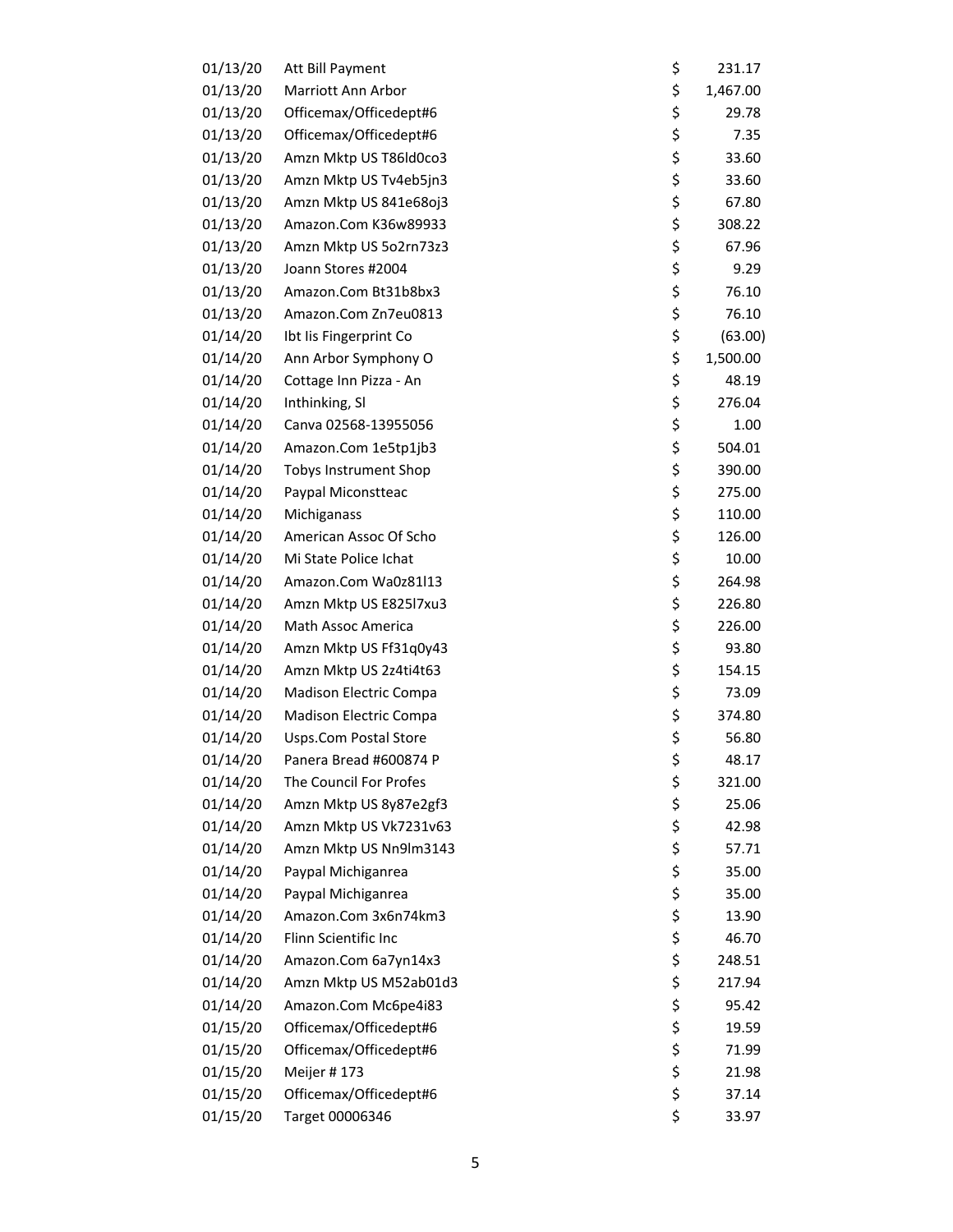| 01/15/20 | Int In Ann Arbor Obse       | \$<br>2,990.60 |
|----------|-----------------------------|----------------|
| 01/15/20 | Ann Arbor Transportati      | \$<br>300.00   |
| 01/15/20 | Amzn Mktp US An46i5ut3      | \$<br>14.95    |
| 01/15/20 | <b>Rr Donnelley</b>         | \$<br>384.11   |
| 01/15/20 | Little Caesars 0007 00      | \$<br>16.85    |
| 01/15/20 | Delta 00624146388541        | \$<br>346.80   |
| 01/15/20 | Thestampmaker               | \$<br>11.93    |
| 01/15/20 | Thestampmaker               | \$<br>45.60    |
| 01/15/20 | Panera Bread #601105 P      | \$<br>10.48    |
| 01/15/20 | Msbo                        | \$<br>85.00    |
| 01/15/20 | Msbo                        | \$<br>85.00    |
| 01/15/20 | Amazon.Com La9yr0to3        | \$<br>159.95   |
| 01/15/20 | Dollartree                  | \$<br>24.00    |
| 01/15/20 | Michaels Stores 2108        | \$<br>32.91    |
| 01/15/20 | Amazon.Com Hg9zt9q03        | \$<br>182.69   |
| 01/15/20 | Usps Po 2502800106          | \$<br>7.85     |
| 01/15/20 | Doordash Taco King          | \$<br>27.53    |
| 01/15/20 | <b>Underground Printing</b> | \$<br>1,001.50 |
| 01/15/20 | Ace Barnes Hardware         | \$<br>45.54    |
| 01/15/20 | Amzn Mktp US Bw9f99w03      | \$<br>69.95    |
| 01/15/20 | Stadium Hardware            | \$<br>22.77    |
| 01/15/20 | Madison Electric Compa      | \$<br>195.00   |
| 01/15/20 | Behler Young Company A      | \$<br>456.73   |
| 01/15/20 | Dj Conley Associates I      | \$<br>499.66   |
| 01/15/20 | Madison Electric Compa      | \$<br>585.00   |
| 01/15/20 | Michigan Negotiators A      | \$<br>225.00   |
| 01/15/20 | Michigan Negotiators A      | \$<br>225.00   |
| 01/15/20 | Michigan Negotiators A      | \$<br>225.00   |
| 01/15/20 | Amazon.Com J85wf8su3        | \$<br>119.90   |
| 01/15/20 | Sweetwater Sound            | \$<br>1,224.00 |
| 01/15/20 | Amzn Mktp US 9y43c1d53      | \$<br>71.23    |
| 01/15/20 | Amzn Mktp US Wz4h197x3      | \$<br>54.62    |
| 01/16/20 | Hilton Hotels Chicago       | \$<br>174.93   |
| 01/16/20 | Hilton Hotels Chicago       | \$<br>216.02   |
| 01/16/20 | Demco Inc                   | \$<br>121.47   |
| 01/16/20 | Officemax/Officedept#6      | \$<br>296.96   |
| 01/16/20 | <b>Buschs #1048</b>         | \$<br>67.79    |
| 01/16/20 | Officemax/Officedept#6      | \$<br>47.43    |
| 01/16/20 | Bel-Mark Lns/Jackson R      | \$<br>198.00   |
| 01/16/20 | Amzn Mktp US Xy8zb6mj3      | \$<br>4.90     |
| 01/16/20 | Amzn Mktp US S46rk5do3      | \$<br>6.98     |
| 01/16/20 | Skillsusa Org               | \$<br>26.00    |
| 01/16/20 | Skillsusa Org               | \$<br>140.00   |
| 01/16/20 | Tp Tools & Equipment        | \$<br>322.95   |
| 01/16/20 | Panera Bread #600874        | \$<br>76.69    |
| 01/16/20 | 1109 Dominos Pizza          | \$<br>116.47   |
| 01/16/20 | Int In American Scree       | \$<br>350.21   |
| 01/16/20 | Usps Po 2583800176          | \$<br>7.40     |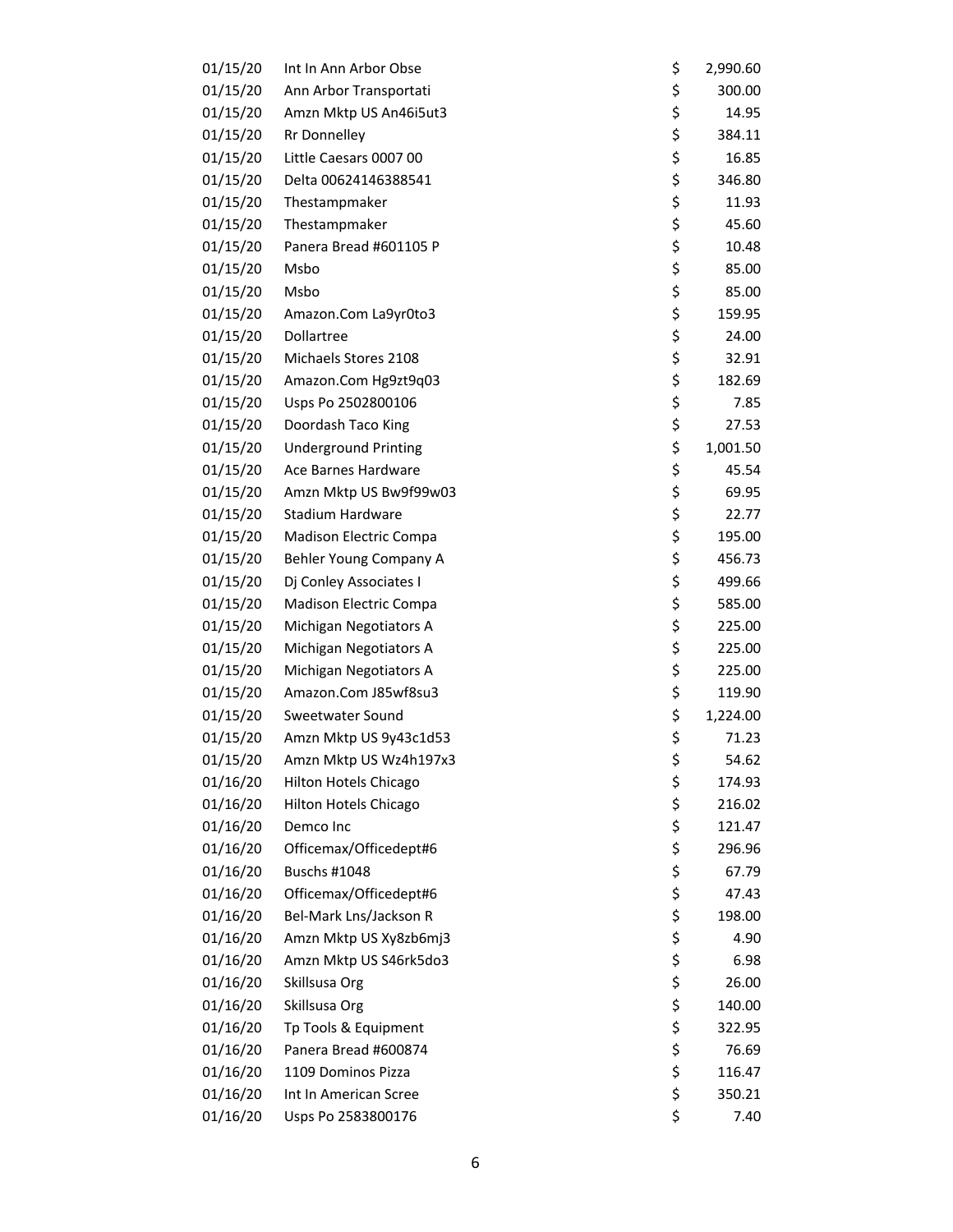| 01/16/20 | Mrthn Ntt                     | \$<br>326.30   |
|----------|-------------------------------|----------------|
| 01/16/20 | Mrthn Ntt                     | \$<br>400.50   |
| 01/16/20 | Mrthn Ntt                     | \$<br>425.96   |
| 01/16/20 | <b>Tropical Smoothie Cafe</b> | \$<br>27.55    |
| 01/16/20 | Sq Sq Sweetwaters Co          | \$<br>36.00    |
| 01/16/20 | Amzn Mktp US N75i02jt3        | \$<br>27.98    |
| 01/16/20 | Sq Sq Nap Time Proje          | \$<br>162.00   |
| 01/16/20 | Amazon.Com M18zm7a93          | \$<br>60.00    |
| 01/16/20 | Masterclass                   | \$<br>180.00   |
| 01/16/20 | Amzn Mktp US 3l3d24mc3        | \$<br>15.98    |
| 01/16/20 | Amzn Mktp US Cl9et0e73        | \$<br>15.98    |
| 01/16/20 | Panera Bread #601105          | \$<br>50.12    |
| 01/16/20 | Rei Greenwoodheinemann        | \$<br>103.42   |
| 01/16/20 | Apperson Inc.                 | \$<br>386.90   |
| 01/16/20 | Mi Assoc Sch Adm              | \$<br>400.00   |
| 01/16/20 | Stadium Hardware              | \$<br>49.95    |
| 01/16/20 | Madison Electric Compa        | \$<br>130.13   |
| 01/16/20 | Ssi School Specialty          | \$<br>960.55   |
| 01/16/20 | Amzn Mktp US Ec3py5xt3        | \$<br>10.96    |
| 01/16/20 | Square Sq Scrap Box           | \$<br>236.05   |
| 01/16/20 | Amzn Mktp US Ac0hx0fs3        | \$<br>127.95   |
| 01/16/20 | Lowes #01750                  | \$<br>(3.79)   |
| 01/16/20 | Cvs/Pharmacy #08165           | \$<br>6.98     |
| 01/16/20 | Lowes #01750                  | \$<br>66.99    |
| 01/16/20 | Washtenaw Co Envrmtl H        | \$<br>137.00   |
| 01/16/20 | Amzn Mktp US Qd9di22r3        | \$<br>7.99     |
| 01/16/20 | Amazon.Com Mj25x1mz3          | \$<br>40.98    |
| 01/16/20 | Amzn Mktp US R23p65rt3        | \$<br>47.46    |
| 01/16/20 | Amzn Mktp US 2v6it0de3        | \$<br>106.24   |
| 01/16/20 | Amzn Mktp US 3z4v39pn3        | \$<br>100.80   |
| 01/16/20 | Amzn Mktp US Kt6iq9k83        | \$<br>263.92   |
| 01/17/20 | Officemax/Officedept#6        | \$<br>69.99    |
| 01/17/20 | Meijer #173                   | \$<br>17.32    |
| 01/17/20 | Officemax/Officedept#6        | \$<br>19.56    |
| 01/17/20 | Officemax/Officedept#6        | \$<br>59.17    |
| 01/17/20 | Des Moines Stamp Mfg C        | \$<br>68.00    |
| 01/17/20 | <b>National Energy Contro</b> | \$<br>587.94   |
| 01/17/20 | Amazon.Com Xi6ra6lk3          | \$<br>41.70    |
| 01/17/20 | Foresight Group Inc           | \$<br>1,131.47 |
| 01/17/20 | Amzn Mktp US Rr12323r3        | \$<br>5.74     |
| 01/17/20 | Amzn Mktp US 7k4sh3ok3        | \$<br>6.00     |
| 01/17/20 | Amzn Mktp US G294b7eu3        | \$<br>11.97    |
| 01/17/20 | Cengage Learning, Inc         | \$<br>659.53   |
| 01/17/20 | Clear Rate Communicati        | \$<br>5,165.01 |
| 01/17/20 | Mi State Police Ichat         | \$<br>10.00    |
| 01/17/20 | Mi State Police Ichat         | \$<br>10.00    |
| 01/17/20 | Amzn Mktp US Ts7yf9fc3        | \$<br>10.62    |
| 01/17/20 | Jimmy Johns # 90030 -         | \$<br>46.00    |
|          |                               |                |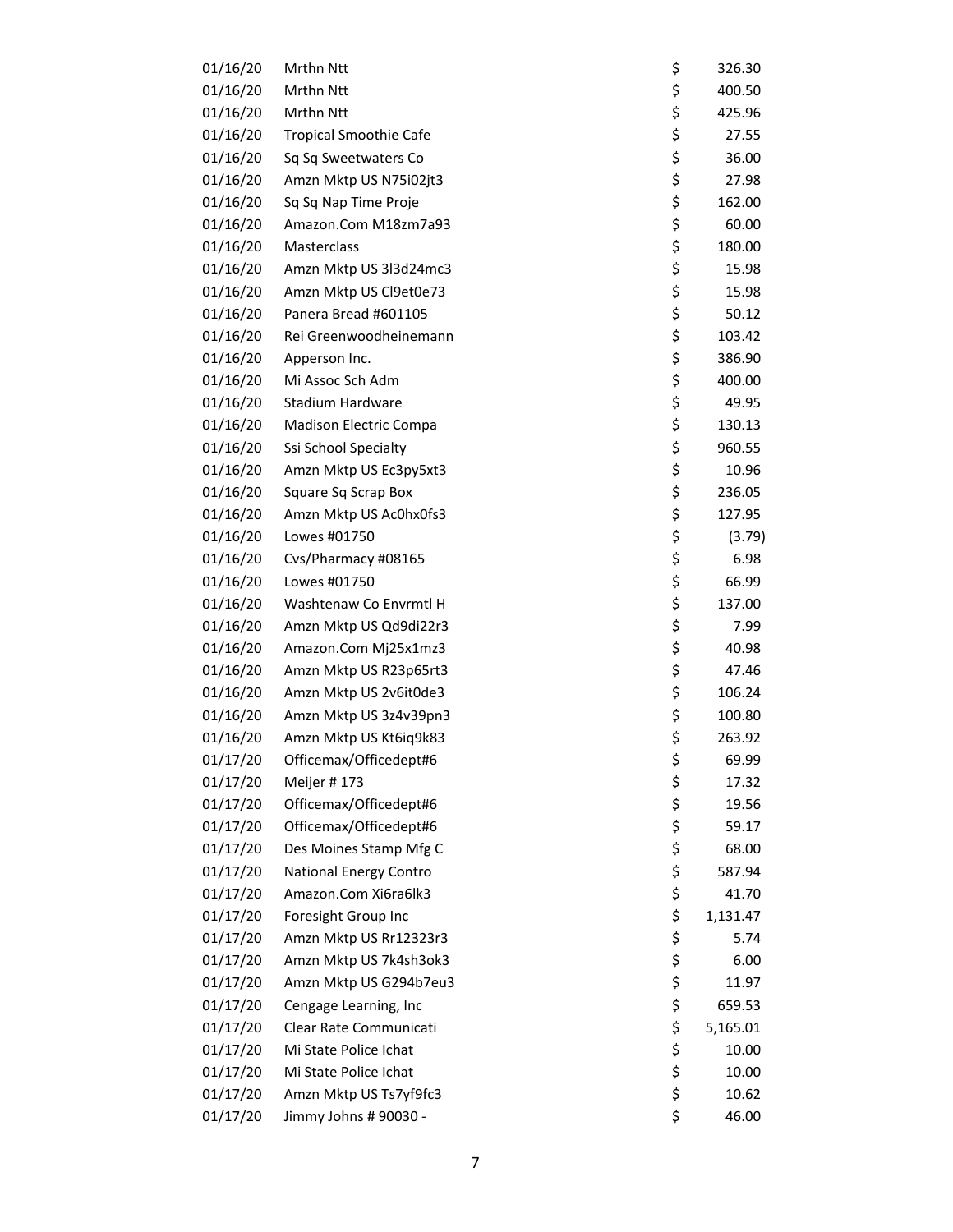| 01/17/20 | Amazon.Com Mt0ll3ba3                            | \$<br>413.62 |
|----------|-------------------------------------------------|--------------|
| 01/17/20 | Kroger #605                                     | \$<br>33.75  |
| 01/17/20 | Massp                                           | \$<br>700.00 |
| 01/17/20 | Apple.Com/Bill                                  | \$<br>94.72  |
| 01/17/20 | Www Costco Com                                  | \$<br>(5.64) |
| 01/17/20 | Little Caesars 3159-00                          | \$<br>13.69  |
| 01/17/20 | Amzn Mktp US GI6dl9ls3                          | \$<br>5.98   |
| 01/17/20 | Madison Electric Compa                          | \$<br>114.43 |
| 01/17/20 | <b>Madison Electric Compa</b>                   | \$<br>250.00 |
| 01/17/20 | Miaaa Membership                                | \$<br>104.00 |
| 01/17/20 | Sq Sq Djs Baker                                 | \$<br>19.50  |
| 01/17/20 | <b>Current Electric Motor</b>                   | \$<br>85.00  |
| 01/17/20 | Laz Parking 890109-Fla                          | \$<br>1.75   |
| 01/17/20 | State Of Michigan Ocal                          | \$<br>125.00 |
| 01/17/20 | Jerusalem Gardens                               | \$<br>76.75  |
| 01/17/20 | Amzn Mktp US Z68uq1af3                          | \$<br>48.97  |
| 01/20/20 | Officemax/Officedept#6                          | \$<br>59.35  |
| 01/20/20 | Gfs Store #0868                                 | \$<br>52.50  |
| 01/20/20 | Advance Auto Parts #81                          | \$<br>7.08   |
| 01/20/20 | The Home Depot #2721                            | \$<br>15.95  |
| 01/20/20 | <b>Buschs #1035</b>                             | \$<br>35.41  |
| 01/20/20 | Amzn Mktp US St8b83v13                          | \$<br>139.64 |
| 01/20/20 | Amzn Mktp US Td1a08fz3                          | \$<br>67.97  |
| 01/20/20 | Demco Inc                                       | \$<br>124.97 |
| 01/20/20 | Amazon.Com Vd98737r3                            | \$           |
| 01/20/20 | Mh Themes                                       | \$<br>228.86 |
| 01/20/20 |                                                 | \$<br>49.00  |
| 01/20/20 | Marriott Jw Gr-Parking<br>Mi State Police Ichat | \$<br>6.00   |
|          |                                                 | 10.00        |
| 01/20/20 | Mi State Police Ichat                           | \$<br>10.00  |
| 01/20/20 | Mi State Police Ichat                           | \$<br>10.00  |
| 01/20/20 | Mi State Police Ichat                           | \$<br>10.00  |
| 01/20/20 | Mi State Police Ichat                           | \$<br>10.00  |
| 01/20/20 | Sams Club #6667                                 | \$<br>110.81 |
| 01/20/20 | The Home Depot #2721                            | \$<br>33.91  |
| 01/20/20 | Michaels Stores 2108                            | \$<br>16.24  |
| 01/20/20 | Quill Corporation                               | \$<br>81.57  |
| 01/20/20 | Madison Electric Compa                          | \$<br>110.77 |
| 01/20/20 | Madison Electric Compa                          | \$<br>248.76 |
| 01/20/20 | Miaaa Membership                                | \$<br>166.40 |
| 01/20/20 | Amzn Mktp US Ji9ss9vm3                          | \$<br>80.85  |
| 01/20/20 | Amazon.Com 8s5y71wj3                            | \$<br>196.30 |
| 01/20/20 | Quill Corporation                               | \$<br>3.99   |
| 01/20/20 | Quill Corporation                               | \$<br>35.04  |
| 01/20/20 | Amzn Mktp US Xx3d288m3                          | \$<br>49.99  |
| 01/20/20 | Quill Corporation                               | \$<br>78.07  |
| 01/20/20 | Um Museum Of Nat Histo                          | \$<br>21.00  |
| 01/20/20 | Thermalnetics, Inc.                             | \$<br>378.53 |
| 01/20/20 | National Energy Contro                          | \$<br>804.80 |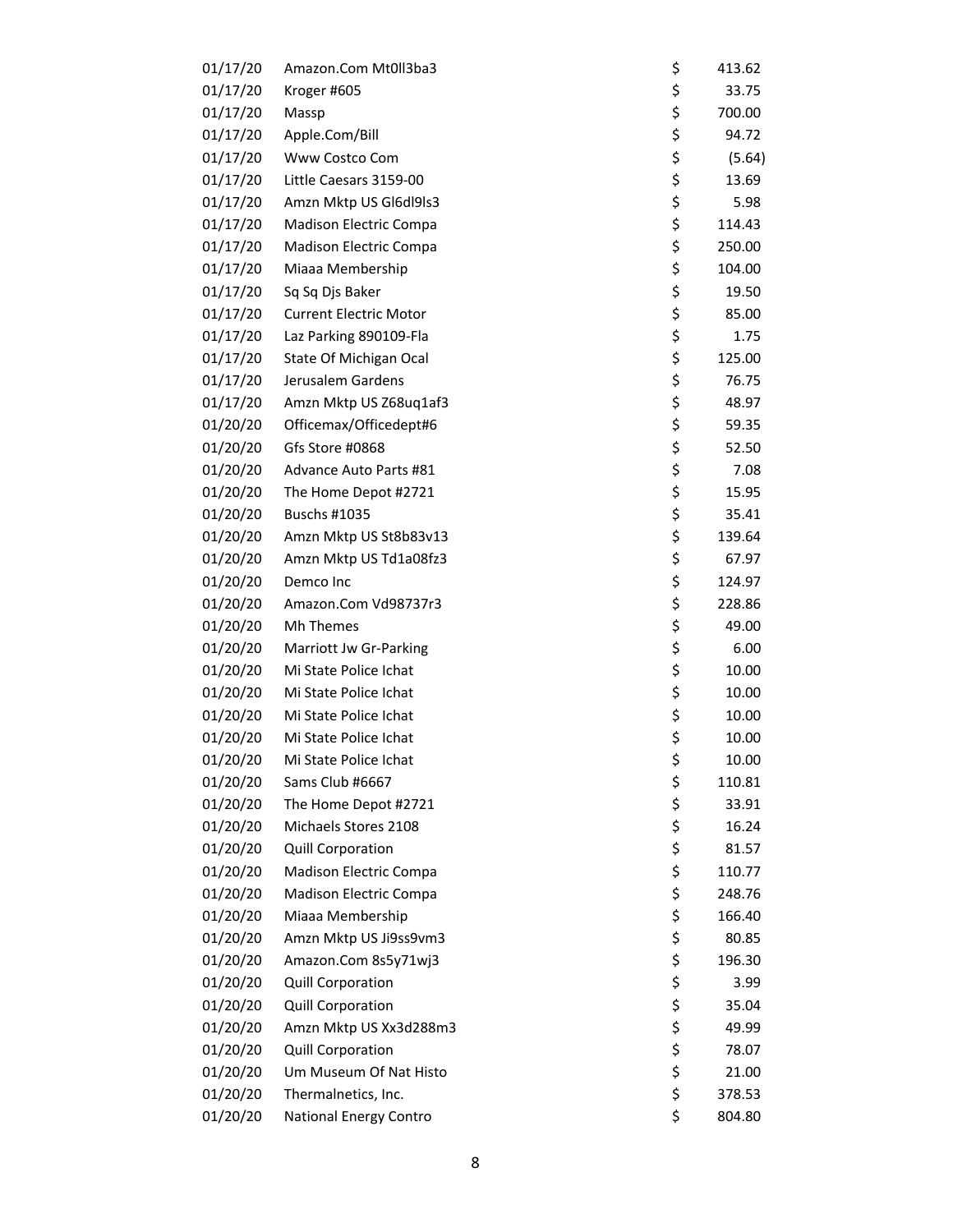| 01/20/20 | Boilers Controls & Equ        | \$<br>876.11    |
|----------|-------------------------------|-----------------|
| 01/20/20 | Ibt Iis Fingerprint Co        | \$<br>63.00     |
| 01/20/20 | Marriott Marquis Wash         | \$<br>309.21    |
| 01/20/20 | Amzn Mktp US 3t3vp5ke3        | \$<br>150.43    |
| 01/20/20 | Comcast                       | \$<br>358.35    |
| 01/20/20 | Holiday Inn Grand Rapi        | \$<br>316.10    |
| 01/20/20 | Amzn Mktp US 1w4lg2kh3        | \$<br>37.93     |
| 01/20/20 | Amway Grand Plaza Hote        | \$<br>336.36    |
| 01/20/20 | <b>Holiday Inn Express</b>    | \$<br>118.60    |
| 01/20/20 | Holiday Inn Express           | \$<br>118.60    |
| 01/20/20 | <b>Act Usta Teamtns</b>       | \$<br>20.00     |
| 01/20/20 | Amazon.Com Hs8b457w3          | \$<br>304.10    |
| 01/20/20 | Amzn Mktp US M82wk5ah3        | \$<br>45.82     |
| 01/20/20 | Amazon.Com Wa7pk4yu3          | \$<br>95.92     |
| 01/20/20 | Amzn Mktp US VI33z03I3        | \$<br>44.43     |
| 01/20/20 | Signupgenius                  | \$<br>49.99     |
| 01/20/20 | Target 00006346               | \$<br>11.57     |
| 01/20/20 | Amazon.Com 2390113a3          | \$<br>28.11     |
| 01/21/20 | Rogue Fitness                 | \$<br>595.99    |
| 01/21/20 | Amazon.Com 4o0hi1093          | \$<br>125.91    |
| 01/21/20 | Delta 00624152616592          | \$<br>562.80    |
| 01/21/20 | Amzn Mktp US 4m6hu6dz3        | \$<br>47.96     |
| 01/21/20 | Amzn Mktp US Qd0bo8hf3        | \$<br>166.18    |
| 01/21/20 | Ssi School Specialty          | \$<br>43.94     |
| 01/21/20 | Amzn Mktp US B40oh39t3        | \$<br>39.25     |
| 01/21/20 | Amazon.Com V83me2543          | \$<br>42.20     |
| 01/21/20 | Amazon.Com J45wt20s3          | \$<br>204.36    |
| 01/21/20 | <b>Madison Electric Compa</b> | \$<br>42.86     |
| 01/21/20 | Amzn Mktp US Av07w7jd3        | \$<br>59.21     |
| 01/21/20 | Amzn Mktp US Lj5d26hw3        | \$<br>37.96     |
| 01/21/20 | Amzn Mktp US Us29b4xr3        | \$<br>42.93     |
| 01/21/20 | Amzn Mktp US Pc39f2ed3        | \$<br>100.00    |
| 01/21/20 | Michaels Stores 2108          | \$<br>75.34     |
| 01/21/20 | Amzn Mktp US Q227w6sw3        | \$<br>134.70    |
| 01/21/20 | Amazon.Com Ef4bo3qd3          | \$<br>48.28     |
| 01/21/20 | Vzwrlss Apocc Visb            | \$<br>684.19    |
| 01/21/20 | Vzwrlss Apocc Visb            | \$<br>10,535.37 |
| 01/21/20 | Amzn Mktp US Hp8l13nm3        | \$<br>126.50    |
| 01/22/20 | Rogue Fitness                 | \$<br>(3.20)    |
| 01/22/20 | Officemax/Officedept#6        | \$<br>25.26     |
| 01/22/20 | The Home Depot #2721          | \$<br>72.31     |
| 01/22/20 | Panera Bread #600874          | \$<br>151.45    |
| 01/22/20 | Grammarly Coj0wvw5v           | \$<br>(134.20)  |
| 01/22/20 | <b>Grammarly Covahtnso</b>    | \$<br>500.00    |
| 01/22/20 | Marriott Ann Arbor            | \$<br>1,467.00  |
| 01/22/20 | Arc Lakeside Blueprint        | \$<br>1,000.00  |
| 01/22/20 | Jimmy Johns # 90012 M         | \$<br>50.25     |
| 01/22/20 | Amzn Mktp US Mt42m4wd3        | \$<br>197.50    |
|          |                               |                 |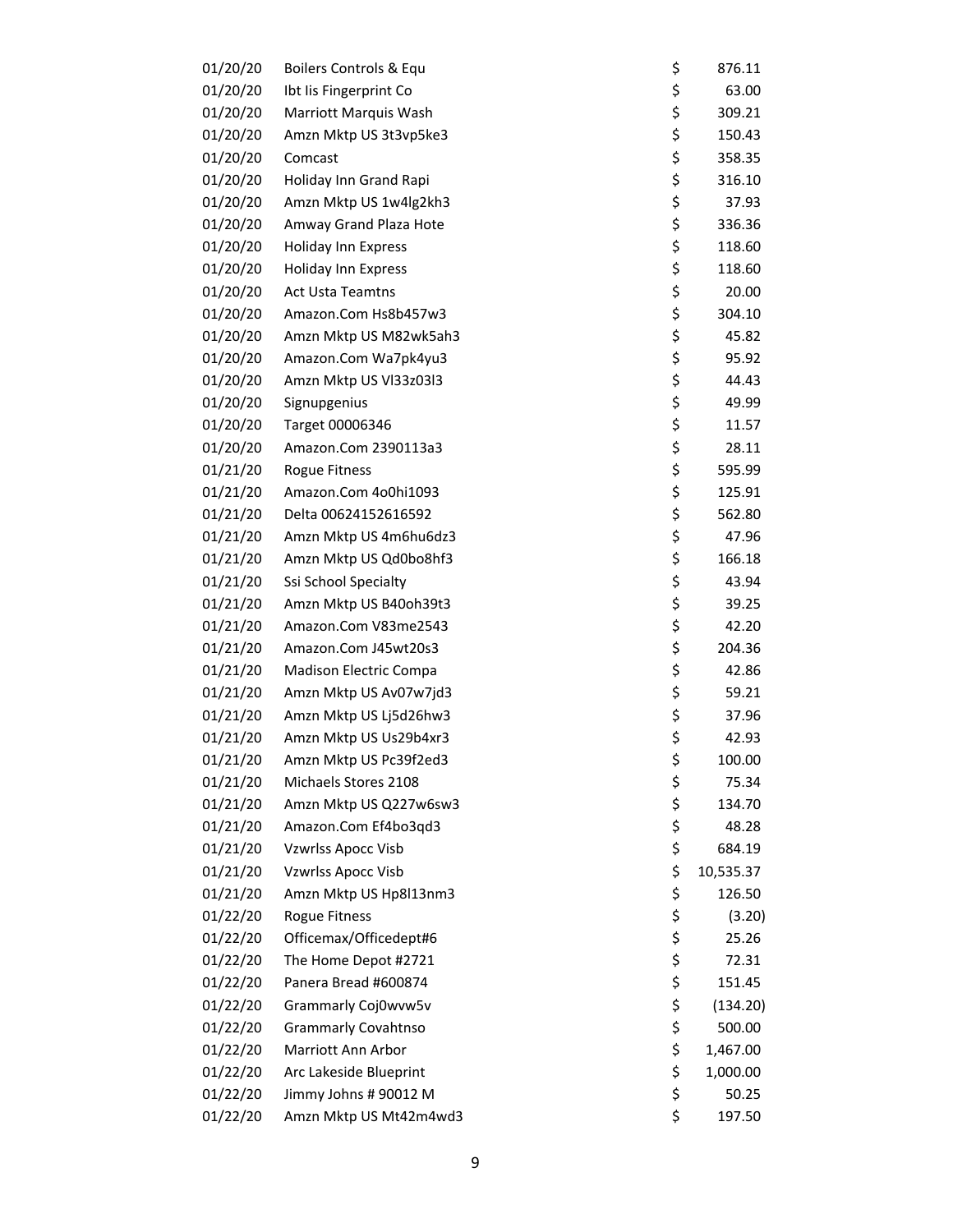| 01/22/20 | <b>Madison Electric Compa</b> | \$<br>53.35    |
|----------|-------------------------------|----------------|
| 01/22/20 | <b>Madison Electric Compa</b> | \$<br>167.62   |
| 01/22/20 | Madison Electric Compa        | \$<br>236.38   |
| 01/22/20 | Ssi School Specialty          | \$<br>156.93   |
| 01/22/20 | Panera Bread #601153 P        | \$<br>14.12    |
| 01/22/20 | <b>Bts Quill</b>              | \$<br>215.40   |
| 01/22/20 | School-Tech, Inc              | \$<br>80.58    |
| 01/22/20 | Eb 2020 Michigan Read         | \$<br>701.91   |
| 01/22/20 | <b>Grammarly Cooei3tt4</b>    | \$<br>100.00   |
| 01/22/20 | Northeast Foundation F        | \$<br>108.00   |
| 01/23/20 | Officemax/Depot 6048          | \$<br>146.89   |
| 01/23/20 | Demco Inc                     | \$<br>118.32   |
| 01/23/20 | Meijer #173                   | \$<br>25.84    |
| 01/23/20 | Meijer # 064                  | \$<br>101.95   |
| 01/23/20 | Meijer #064                   | \$<br>11.29    |
| 01/23/20 | <b>National Energy Contro</b> | \$<br>92.54    |
| 01/23/20 | Cengage Learning, Inc         | \$<br>768.88   |
| 01/23/20 | Amzn Mktp US Gw95835q3        | \$<br>119.96   |
| 01/23/20 | Marriott Marquis Wash         | \$<br>366.69   |
| 01/23/20 | Panera Bread #600874          | \$<br>42.15    |
| 01/23/20 | Mi State Police Ichat         | \$<br>50.00    |
| 01/23/20 | Mailchimp Monthly             | \$<br>189.00   |
| 01/23/20 | Amzn Mktp US 6u0a13qk3        | \$<br>333.89   |
| 01/23/20 | Arbor Springs Water Co        | \$<br>197.50   |
| 01/23/20 | Amazon.Com 5q4pv8eg3          | \$<br>19.55    |
| 01/23/20 | University Of M               | \$<br>1,000.00 |
| 01/23/20 | Amzn Mktp US Kv0zf5973        | \$<br>32.06    |
| 01/23/20 | Bay State Alarm Sec           | \$<br>2,920.44 |
| 01/23/20 | Madison Electric Compa        | \$<br>111.38   |
| 01/23/20 | <b>Madison Electric Compa</b> | \$<br>155.29   |
| 01/23/20 | Amzn Mktp US Jh11u7ef3        | \$<br>55.58    |
| 01/23/20 | Amzn Mktp US Ae3s229x3        | \$<br>60.93    |
| 01/23/20 | Meijer # 064                  | \$<br>(8.56)   |
| 01/23/20 | <b>Current Electric Motor</b> | \$<br>189.00   |
| 01/23/20 | Ahmos Stone School            | \$<br>44.63    |
| 01/23/20 | Amzn Mktp US 9f4xb4z83        | \$<br>24.62    |
| 01/23/20 | <b>Gvsu Web Payments</b>      | \$<br>420.00   |
| 01/24/20 | Kellogg Center                | \$<br>123.05   |
| 01/24/20 | Kellogg Center                | \$<br>165.85   |
| 01/24/20 | Meijer #027                   | \$<br>2,050.93 |
| 01/24/20 | <b>Washtenaw Community</b>    | \$<br>1,836.00 |
| 01/24/20 | Trane Supply-113416           | \$<br>192.30   |
| 01/24/20 | Meijer # 064                  | \$<br>500.22   |
| 01/24/20 | Meijer # 064                  | \$<br>1,072.04 |
| 01/24/20 | Int In Ann Arbor Obse         | \$<br>2,990.60 |
| 01/24/20 | Dominos 1109                  | \$<br>149.16   |
| 01/24/20 | Amzn Mktp Us                  | \$<br>(5.94)   |
| 01/24/20 | Hampton Inn Grand Rapi        | \$<br>487.23   |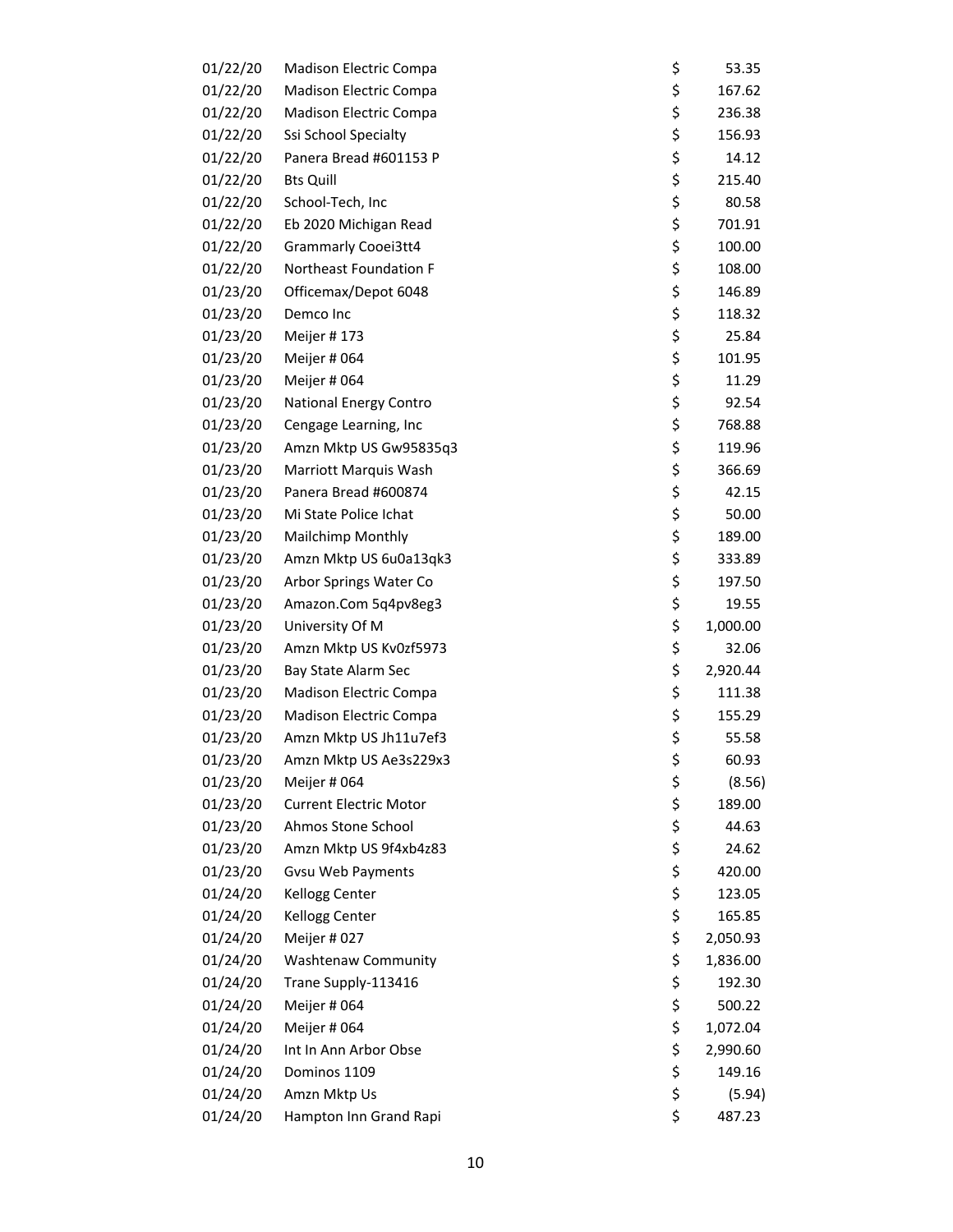| 01/24/20 | Amzn Mktp US 575c12bz3        | \$<br>35.99    |
|----------|-------------------------------|----------------|
| 01/24/20 | Amzn Mktp US Ke0of77m3        | \$<br>18.97    |
| 01/24/20 | Amzn Mktp US Yr4sk8ob3        | \$<br>26.84    |
| 01/24/20 | Little Caesars 0007 00        | \$<br>42.50    |
| 01/24/20 | Gbc E-Commerce                | \$<br>57.56    |
| 01/24/20 | <b>Education Week</b>         | \$<br>79.00    |
| 01/24/20 | Delta 00624167526301          | \$<br>414.80   |
| 01/24/20 | Mf Athletic & Perform         | \$<br>1,765.00 |
| 01/24/20 | Madison Electric Compa        | \$<br>161.11   |
| 01/24/20 | Panera Bread #600876          | \$<br>107.41   |
| 01/24/20 | Target 00006346               | \$<br>74.48    |
| 01/24/20 | Boilers Controls & Equ        | \$<br>582.52   |
| 01/24/20 | Stadium Hardware              | \$<br>30.54    |
| 01/24/20 | Amazon.Com Cq4ca3up3          | \$<br>423.84   |
| 01/24/20 | <b>Gvsu Web Payments</b>      | \$<br>105.00   |
| 01/27/20 | Officemax/Officedept#6        | \$<br>6.49     |
| 01/27/20 | Officemax/Officedept#6        | \$<br>137.99   |
| 01/27/20 | Meijer # 064                  | \$<br>58.01    |
| 01/27/20 | Officemax/Officedept#6        | \$<br>89.35    |
| 01/27/20 | Des Moines Stamp Mfg C        | \$<br>69.00    |
| 01/27/20 | Demco Inc                     | \$<br>65.38    |
| 01/27/20 | <b>National Energy Contro</b> | \$<br>115.82   |
| 01/27/20 | <b>National Energy Contro</b> | \$<br>241.18   |
| 01/27/20 | New York Blower               | \$<br>402.23   |
| 01/27/20 | Officemax/Officedept#6        | \$<br>78.85    |
| 01/27/20 | Cubesmart 6983                | \$<br>448.05   |
| 01/27/20 | Amzn Mktp US 1c7dx33s3        | \$<br>179.98   |
| 01/27/20 | Amzn Mktp US 6g4kg6vi3        | \$<br>234.69   |
| 01/27/20 | Amzn Mktp US 0e3p83ac3        | \$<br>79.97    |
| 01/27/20 | Officemax/Officedept#6        | \$<br>93.38    |
| 01/27/20 | Clearme.Com Clear             | \$<br>179.00   |
| 01/27/20 | Michigan Association O        | \$<br>440.00   |
| 01/27/20 | Florida Virtual School        | \$<br>271.92   |
| 01/27/20 | Evergreen Restaurant          | \$<br>8.47     |
| 01/27/20 | Evergreen Restaurant          | \$<br>89.43    |
| 01/27/20 | Amzn Mktp US 882052mf3        | \$<br>57.50    |
| 01/27/20 | Amzn Mktp US Qs03f26x3        | \$<br>27.65    |
| 01/27/20 | Tst Zingerman S Bakeh         | \$<br>21.00    |
| 01/27/20 | Amzn Mktp US 563kb3h73        | \$<br>1,595.00 |
| 01/27/20 | Scholastic, Inc.              | \$<br>51.94    |
| 01/27/20 | Mi Assoc Sch Adm              | \$<br>275.00   |
| 01/27/20 | <b>Underground Printing</b>   | \$<br>(250.37) |
| 01/27/20 | Behler Young Company A        | \$<br>115.99   |
| 01/27/20 | Boilers Controls & Equ        | \$<br>338.17   |
| 01/27/20 | Boilers Controls & Equ        | \$<br>452.00   |
| 01/27/20 | <b>Mouser Electronics Inc</b> | \$<br>10.57    |
| 01/27/20 | Amazon.Com VI97k2nf3          | \$<br>41.77    |
| 01/27/20 | Amzn Mktp US G70t14l83        | \$<br>56.13    |